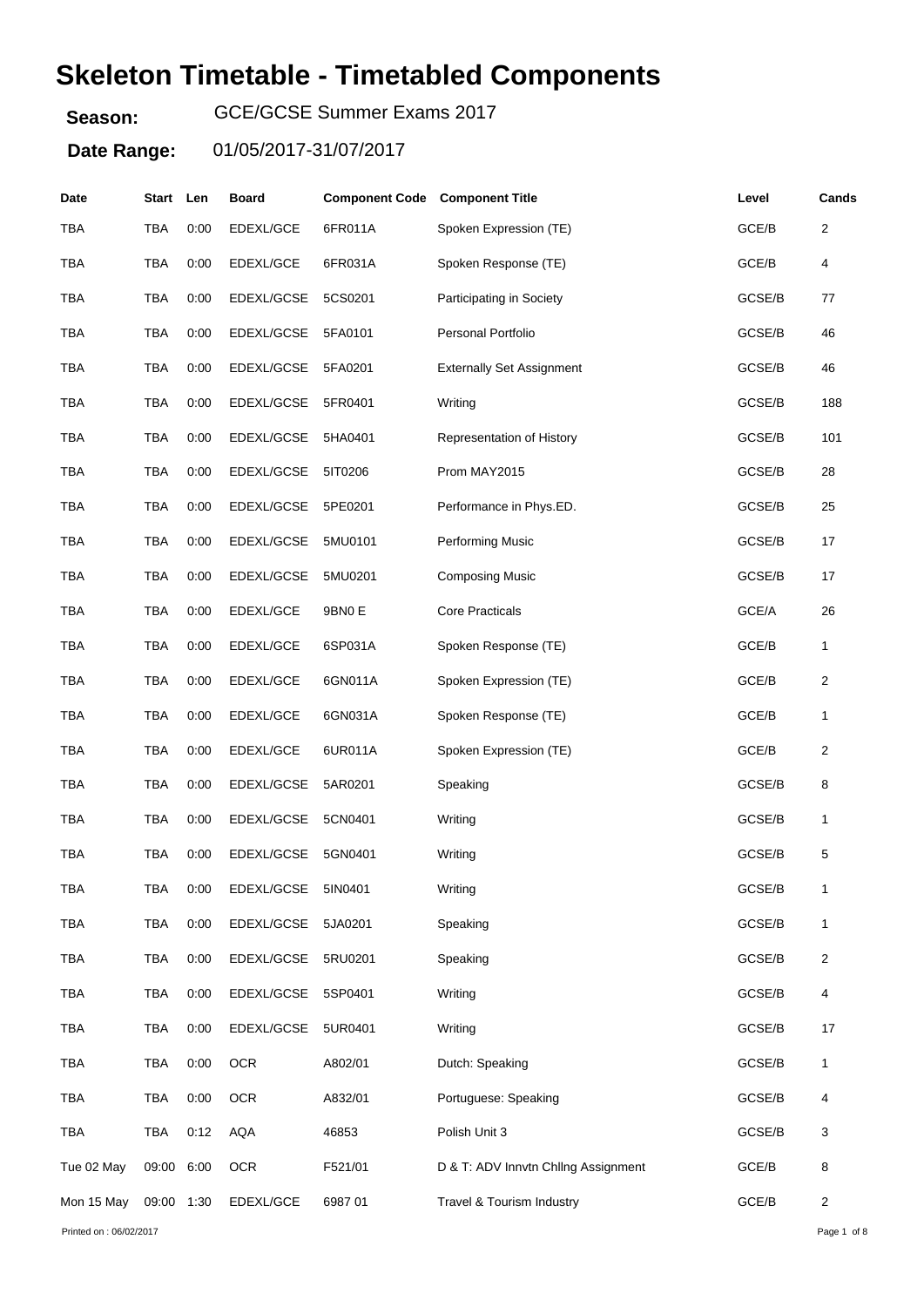| Date       | Start      | Len  | <b>Board</b> | <b>Component Code</b> | <b>Component Title</b>                | Level   | Cands          |
|------------|------------|------|--------------|-----------------------|---------------------------------------|---------|----------------|
| Mon 15 May | 09:00      | 1:30 | EDEXL/GCSE   | 5RS0101               | Rel/Life/Christ/Other/Rel             | GCSE/B  | 123            |
| Mon 15 May | 14:00      | 1:00 | EDEXL/GCSE   | 5CS0101               | Citizenship Today                     | GCSE/B  | 77             |
| Mon 15 May | 14:00 1:30 |      | <b>AQA</b>   | 7181/1                | Psychology AS Paper 1                 | GCE/ASB | 46             |
| Mon 15 May | 14:00 2:30 |      | EDEXL/GCE    | 6UR0201               | Written Response                      | GCE/B   | $\overline{2}$ |
| Tue 16 May | 09:00 0:25 |      | EDEXL/GCSE   | 5FR011F               | Listening (F)                         | GCSE/B  | 188            |
| Tue 16 May | 09:00      | 0:35 | EDEXL/GCSE   | 5FR011H               | Listening (H)                         | GCSE/B  | 188            |
| Tue 16 May | 09:00      | 0:35 | EDEXL/GCSE   | 5FR033F               | Reading (F)                           | GCSE/B  | 188            |
| Tue 16 May | 09:00      | 0:50 | EDEXL/GCSE   | 5FR033H               | Reading (H)                           | GCSE/B  | 188            |
| Tue 16 May | 09:00 1:30 |      | <b>OCR</b>   | H180/01               | Sociology: Sclstn, Cltre & Idnty Wtn  | GCE/ASB | 20             |
| Tue 16 May | 14:00 1:30 |      | <b>AQA</b>   | 7036/1                | Geography AS Paper 1                  | GCE/ASB | 22             |
| Tue 16 May | 14:00      | 2:00 | AQA          | GEOG1                 | GCE Geography Unit 1                  | GCE/B   | 2              |
| Tue 16 May | 14:00 1:30 |      | AQA          | LAW01                 | GCE Law Unit 1                        | GCE/B   | 1              |
| Tue 16 May | 14:00 1:00 |      | <b>OCR</b>   | A161/01               | Biology A: Mdls B1, B2, B3 Wrtn Fnd   | GCSE/B  | 2              |
| Tue 16 May | 14:00 1:00 |      | <b>OCR</b>   | A161/02               | Biology A: Mdls B1, B2, B3 Wrtn Hgh   | GCSE/B  | 60             |
| Wed 17 May | 09:00      | 1:30 | EDEXL/GCE    | 666301                | Core Mathematics C1                   | GCE/B   | 97             |
| Wed 17 May | 09:00 1:30 |      | EDEXL/GCE    | 667901                | Mechanics M3                          | GCE/B   | 6              |
| Wed 17 May | 09:00      | 1:30 | EDEXL/GCSE   | 5IT0101               | Living in A Digital World             | GCSE/B  | 28             |
| Wed 17 May | 14:00 2:15 |      | EDEXL/GCE    | 8HI0 1F               | Usa C1917-96                          | GCE/ASB | 25             |
| Wed 17 May | 14:00      | 1:30 | EDEXL/GCSE   | 5RS0801               | Rel/Society                           | GCSE/B  | 123            |
| Thu 18 May | 09:00 1:15 |      | AQA          | RSS01                 | <b>GCE Religious Studies Unit 1</b>   | GCE/B   | 7              |
| Thu 18 May | 09:00 1:00 |      | <b>OCR</b>   | A171/01               | Chemistry A: Mdls C1, C2, C3 Wrtn Fnd | GCSE/B  | $\overline{c}$ |
| Thu 18 May | 09:00 1:00 |      | <b>OCR</b>   | A171/02               | Chemistry A: Mdls C1, C2, C3 Wrtn Hgh | GCSE/B  | 60             |
| Thu 18 May | 09:00 1:15 |      | <b>OCR</b>   | H173/01               | Rel Stud: Philosophy of Religion Wtn  | GCE/ASB | 16             |
| Thu 18 May | 14:00 1:15 |      | EDEXL/GCSE   | 5CS033B               | <b>Changing Communities</b>           | GCSE/B  | 77             |
| Thu 18 May | 14:00 1:30 |      | AQA          | 7131/1                | <b>Business AS Paper 1</b>            | GCE/ASB | 30             |
| Thu 18 May | 14:00 0:25 |      | EDEXL/GCSE   | 5UR011F               | Listening (F)                         | GCSE/B  | 17             |
| Thu 18 May | 14:00 0:35 |      | EDEXL/GCSE   | 5UR011H               | Listening (H)                         | GCSE/B  | 17             |
| Thu 18 May | 14:00 0:35 |      | EDEXL/GCSE   | 5UR033F               | Reading (F)                           | GCSE/B  | 17             |
| Thu 18 May | 14:00 0:50 |      | EDEXL/GCSE   | 5UR033H               | Reading (H)                           | GCSE/B  | 17             |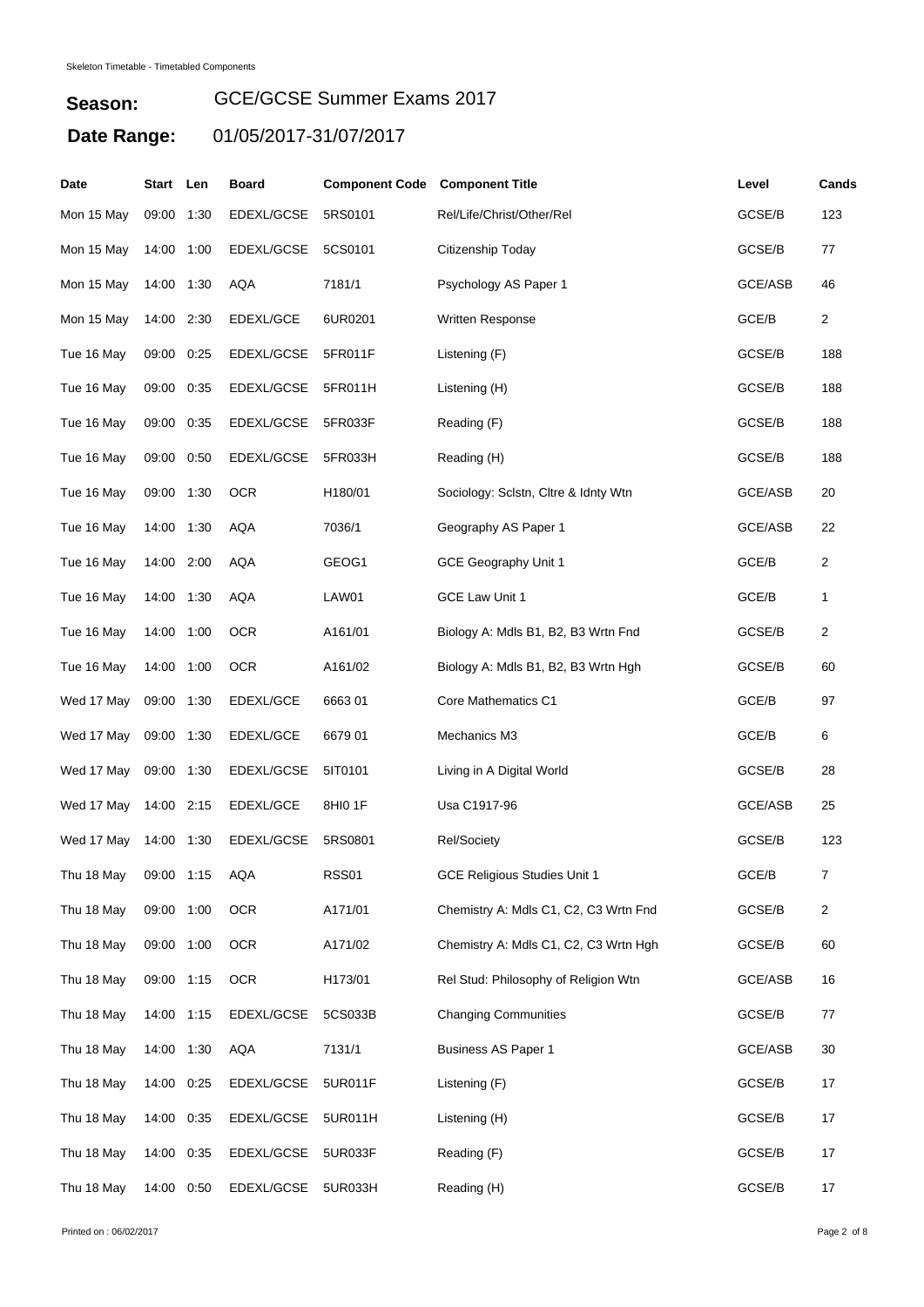| Date       | Start      | Len  | <b>Board</b>    | <b>Component Code Component Title</b> |                                      | Level   | Cands |
|------------|------------|------|-----------------|---------------------------------------|--------------------------------------|---------|-------|
| Fri 19 May | 09:00 1:30 |      | EDEXL/GCE       | 666701                                | Further Pure FP1                     | GCE/B   | 22    |
| Fri 19 May | 09:00 2:00 |      | EDEXL/GCE       | 8ET0 01                               | Poetry and Drama                     | GCE/ASB | 18    |
| Fri 19 May | 09:00      | 0:25 | EDEXL/GCSE      | 5SP011F                               | Listening (F)                        | GCSE/B  | 4     |
| Fri 19 May | 09:00 0:35 |      | EDEXL/GCSE      | 5SP011H                               | Listening (H)                        | GCSE/B  | 4     |
| Fri 19 May | 09:00 0:35 |      | EDEXL/GCSE      | 5SP033F                               | Reading (F)                          | GCSE/B  | 4     |
| Fri 19 May | 09:00      | 0:50 | EDEXL/GCSE      | 5SP033H                               | Reading (H)                          | GCSE/B  | 4     |
| Fri 19 May | 14:00 1:30 |      | EDEXL/GCSE      | 5PE0101                               | Theory of Physical ED.               | GCSE/B  | 25    |
| Fri 19 May | 14:00 1:30 |      | <b>AQA</b>      | 7036/2                                | Geography AS Paper 2                 | GCE/ASB | 22    |
| Fri 19 May | 14:00 1:00 |      | <b>AQA</b>      | GEOG2                                 | GCE Geography Unit 2                 | GCE/B   | 4     |
| Fri 19 May | 14:00 1:30 |      | AQA             | LAW02                                 | GCE Law Unit 2                       | GCE/B   | 1     |
| Fri 19 May | 14:00 1:00 |      | <b>OCR</b>      | A804/01                               | Dutch: Writing Written Paper         | GCSE/B  | 1     |
| Fri 19 May | 14:00 1:00 |      | <b>OCR</b>      | A834/01                               | Portuguese: Writing Written Paper    | GCSE/B  | 4     |
| Mon 22 May | 09:00 1:45 |      | EDEXL/GCSE      | 1ET0 01                               | Shakesp. & Post 1914 Lit.            | GCSE/FC | 202   |
| Mon 22 May | 09:00 1:00 |      | <b>OCR</b>      | F521/02                               | D & T: ADV Innvtn Chilng Rflctn Test | GCE/B   | 8     |
| Mon 22 May | 14:00 1:30 |      | <b>AQA</b>      | 7181/2                                | Psychology AS Paper 2                | GCE/ASB | 46    |
| Mon 22 May | 14:00 1:30 |      | <b>AQA</b>      | 90301F                                | Geography A Unit 1 Tier F            | GCSE/B  | 36    |
| Mon 22 May | 14:00      | 1:30 | AQA             | 90301H                                | Geography A Unit 1 Tier H            | GCSE/B  | 64    |
| Tue 23 May | 09:00      | 1:30 | AQA             | 7407/1                                | Physics AS Paper 1                   | GCE/ASB | 27    |
| Tue 23 May | 09:00      | 2:00 | AQA             | 45701                                 | D & T: Textiles Technology Unit 1    | GCSE/B  | 32    |
| Tue 23 May | 09:00 1:30 |      | OCR <sub></sub> | H180/02                               | Sociology: Rsrch Undrstnd Inqlts Wtn | GCE/ASB | 20    |
| Tue 23 May | 09:00 2:30 |      | EDEXL/GCE       | 6GN0201                               | Written Response                     | GCE/B   | 2     |
| Tue 23 May | 09:00 1:45 |      | EDEXL/GCE       | 8GN0 01                               | Listen, Read. & Translation          | GCE/ASB | 2     |
| Tue 23 May | 09:00 0:35 |      | EDEXL/GCSE      | 5CN011F                               | Listening (F)                        | GCSE/B  | 1     |
| Tue 23 May | 09:00 0:40 |      | EDEXL/GCSE      | 5CN011H                               | Listening (H)                        | GCSE/B  | 1     |
| Tue 23 May | 09:00 0:45 |      | EDEXL/GCSE      | 5CN033F                               | Reading (F)                          | GCSE/B  | 1     |
| Tue 23 May | 09:00 0:50 |      | EDEXL/GCSE      | 5CN033H                               | Reading (H)                          | GCSE/B  | 1     |
| Tue 23 May | 14:00 1:30 |      | EDEXL/GCE       | 8HI0 2F                               | India & South Africa                 | GCE/ASB | 25    |
| Wed 24 May | 09:00 1:30 |      | EDEXL/GCE       | 6664 01                               | Core Mathematics C2                  | GCE/B   | 97    |
| Wed 24 May | 09:00 1:30 |      | EDEXL/GCE       | 6691 01                               | <b>Statistics S3</b>                 | GCE/B   | 6     |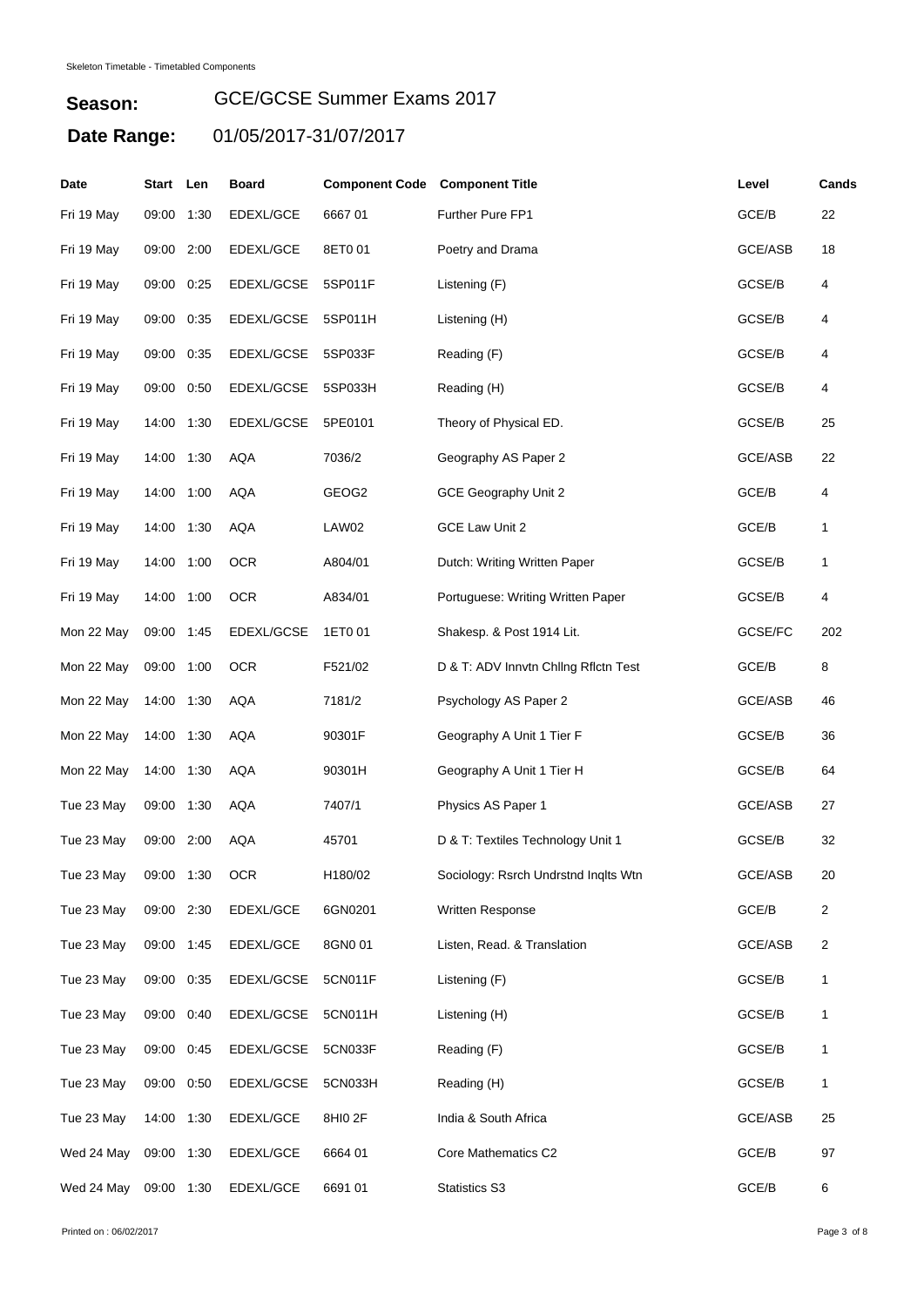**Season:**

#### GCE/GCSE Summer Exams 2017

| Date       | Start Len  |      | Board      | <b>Component Code</b> | <b>Component Title</b>                | Level          | Cands          |
|------------|------------|------|------------|-----------------------|---------------------------------------|----------------|----------------|
| Wed 24 May | 09:00      | 1:00 | <b>AQA</b> | 413001                | Applied/Business Studies Unit 1       | GCSE/B         | 59             |
| Wed 24 May | 09:00      | 0.50 | <b>OCR</b> | A801/01               | Dutch: Listening Written              | GCSE/B         | 1              |
| Wed 24 May | 09:00      | 0:50 | <b>OCR</b> | A831/01               | Portuguese: Listening Written         | GCSE/B         | 4              |
| Wed 24 May | 14:00      | 1:00 | EDEXL/GCE  | 8ET0 02               | Prose                                 | GCE/ASB        | 18             |
| Wed 24 May | 14:00      | 1:00 | <b>OCR</b> | A181/01               | Physics A: Mdls P1, P2, P3 Wrtn Fnd   | GCSE/B         | $\overline{c}$ |
| Wed 24 May | 14:00      | 1:00 | <b>OCR</b> | A181/02               | Physics A: Mdls P1, P2, P3 Wrtn Hgh   | GCSE/B         | 60             |
| Thu 25 May | 09:00      | 1:30 | EDEXL/GCSE | 1MA1 1F               | Non Calculator (F)                    | GCSE/FC        | 74             |
| Thu 25 May | 09:00      | 1:30 | EDEXL/GCSE | 1MA1 1H               | Non Calculator (H)                    | GCSE/FC        | 128            |
| Thu 25 May | 09:00      | 1:15 | <b>OCR</b> | H173/02               | Rel Stud: Religion and Ethics Wtn     | <b>GCE/ASB</b> | 16             |
| Thu 25 May | 14:00      | 1:30 | EDEXL/GCE  | 8BN001                | Lifestyle, Transport, Genes           | GCE/ASB        | 55             |
| Fri 26 May | 09:00      | 2:15 | EDEXL/GCSE | 1ET0 02               | 19C Nov/Poetry Since 1789             | GCSE/FC        | 202            |
| Fri 26 May | 09:00      | 1:30 | <b>OCR</b> | H032/01               | Chemistry A: Breadth in Chemistry Wtn | GCE/ASB        | 53             |
| Fri 26 May | 09:00      | 1:40 | EDEXL/GCE  | 8GN0 02               | Writ. Resp. Works & Trans             | GCE/ASB        | $\overline{2}$ |
| Fri 26 May | 14:00      | 1:30 | AQA        | 7131/2                | <b>Business AS Paper 2</b>            | GCE/ASB        | 30             |
| Mon 05 Jun | 09:00      | 1:20 | EDEXL/GCE  | 6GP0101               | People and Politics                   | GCE/B          | 17             |
| Mon 05 Jun | 09:00      | 1:45 | EDEXL/GCE  | 8FR001                | Listen, Read. & Translation           | <b>GCE/ASB</b> | 3              |
| Mon 05 Jun | 09:00      | 2:30 | EDEXL/GCE  | 6FR0201               | Written Response                      | GCE/B          | 4              |
| Mon 05 Jun | 09:00      | 1:15 | EDEXL/GCSE | 5HA0101               | <b>International Relations</b>        | GCSE/B         | 101            |
| Mon 05 Jun | 09:00      | 1:45 | <b>AQA</b> | 7516/1E               | Computer Science AS Paper 1E (VB.Net) | GCE/ASB        | 12             |
| Mon 05 Jun | 09:00 1:30 |      | AQA        | INFO1                 | GCE Information and Comm Tech Unit 1  | GCE/B          | 23             |
| Mon 05 Jun | 14:00 2:30 |      | AQA        | GEOG3                 | GCE Geography Unit 3                  | GCE/B          | 12             |
| Mon 05 Jun | 14:00 2:00 |      | AQA        | 45451                 | D & T: Food Technology Unit 1         | GCSE/B         | 19             |
| Mon 05 Jun | 14:00 1:15 |      | <b>OCR</b> | B541/01               | Psychology: Studs & Apps Psych 1 Wrtn | GCSE/B         | 30             |
| Tue 06 Jun | 09:00 1:45 |      | EDEXL/GCSE | 1EN0 01               | Fiction & Imag. Writing               | GCSE/FC        | 202            |
| Tue 06 Jun | 14:00 2:00 |      | EDEXL/GCE  | 9EC0 01               | Markets & Bus. Behaviour              | GCE/A          | 6              |
| Tue 06 Jun | 14:00      | 1:30 | EDEXL/GCE  | 8BN0 02               | Dev., Plants & Environment            | GCE/ASB        | 55             |
| Tue 06 Jun | 14:00 1:30 |      | AQA        | 90302F                | Geography A Unit 2 Tier F             | GCSE/B         | 25             |
| Tue 06 Jun | 14:00      | 1:30 | AQA        | 90302H                | Geography A Unit 2 Tier H             | GCSE/B         | 75             |
| Wed 07 Jun | 09:00 1:30 |      | EDEXL/GCE  | 668301                | <b>Statistics S1</b>                  | GCE/B          | 72             |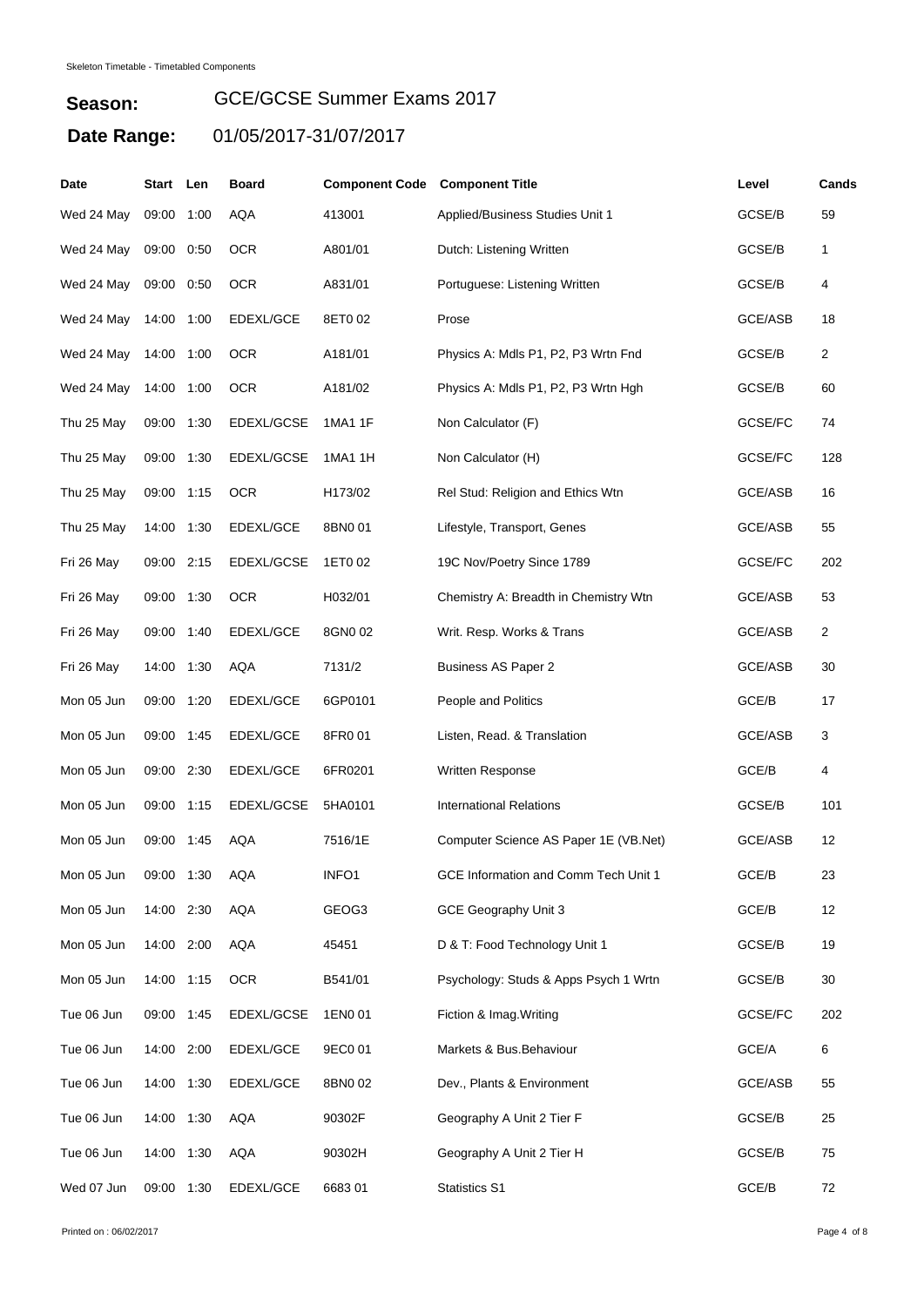| Date       | Start      | Len  | <b>Board</b> | <b>Component Code Component Title</b> |                                       | Level   | Cands |
|------------|------------|------|--------------|---------------------------------------|---------------------------------------|---------|-------|
| Wed 07 Jun | 09:00      | 1:30 | EDEXL/GCE    | 666801                                | Further Pure FP2                      | GCE/B   | 13    |
| Wed 07 Jun | 09:00      | 1:30 | <b>OCR</b>   | A451/01                               | Computing: Cmptr Sys & Prgmng Wrttn   | GCSE/B  | 29    |
| Wed 07 Jun | 09:00      | 0:25 | EDEXL/GCSE   | 5GN011F                               | Listening (F)                         | GCSE/B  | 5     |
| Wed 07 Jun | 09:00      | 0:35 | EDEXL/GCSE   | 5GN011H                               | Listening (H)                         | GCSE/B  | 5     |
| Wed 07 Jun | 09:00      | 0:35 | EDEXL/GCSE   | 5GN033F                               | Reading (F)                           | GCSE/B  | 5     |
| Wed 07 Jun | 09:00      | 0:50 | EDEXL/GCSE   | 5GN033H                               | Reading (H)                           | GCSE/B  | 5     |
| Wed 07 Jun | 14:00      | 2:00 | AQA          | 7182/1                                | Psychology ADV Paper 1                | GCE/A   | 22    |
| Wed 07 Jun | 14:00 2:45 |      | <b>OCR</b>   | F888/01                               | Portuguese: Listen/Read/Write 2 Wrtn  | GCE/B   | 1     |
| Wed 07 Jun | 14:00      | 0:45 | EDEXL/GCSE   | 5JA0101                               | Listening                             | GCSE/B  | 1     |
| Wed 07 Jun | 14:00      | 0:55 | EDEXL/GCSE   | 5JA0301                               | Reading                               | GCSE/B  | 1     |
| Thu 08 Jun | 09:00      | 1:30 | EDEXL/GCSE   | 1MA1 2F                               | Calculator (F)                        | GCSE/FC | 74    |
| Thu 08 Jun | 09:00      | 1:30 | EDEXL/GCSE   | 1MA1 2H                               | Calculator (H)                        | GCSE/FC | 128   |
| Thu 08 Jun | 14:00      | 1:20 | EDEXL/GCE    | 6GP0201                               | Governing the UK                      | GCE/B   | 17    |
| Thu 08 Jun | 14:00      | 1:30 | AQA          | 7407/2                                | Physics AS Paper 2                    | GCE/ASB | 27    |
| Thu 08 Jun | 14:00      | 1:15 | <b>OCR</b>   | B542/01                               | Psychology: Studs & Apps Psych 2 Wrtn | GCSE/B  | 30    |
| Thu 08 Jun | 14:00 1:30 |      | <b>OCR</b>   | H580/01                               | Sociology: Sclstn Cltre & Idnty Wrtn  | GCE/A   | 10    |
| Fri 09 Jun | 09:00      | 1:40 | EDEXL/GCE    | 8FR002                                | Writ. Resp. Works & Trans             | GCE/ASB | 3     |
| Fri 09 Jun | 09:00      | 2:15 | EDEXL/GCE    | 9HI0 1F                               | Usa C1917-96                          | GCE/A   | 12    |
| Fri 09 Jun | 09:00      | 1:30 | AQA          | 7516/2                                | Computer Science AS Paper 2           | GCE/ASB | 12    |
| Fri 09 Jun | 09:00 1:30 |      | AQA          | INFO2                                 | GCE Information and Comm Tech Unit 2  | GCE/B   | 22    |
| Fri 09 Jun | 09:00 1:00 |      | <b>OCR</b>   | A162/01                               | Biology A: Mdls B4, B5, B6 Wrtn Fnd   | GCSE/B  | 16    |
| Fri 09 Jun | 09:00 1:00 |      | <b>OCR</b>   | A162/02                               | Biology A: Mdls B4, B5, B6 Wrtn Hgh   | GCSE/B  | 185   |
| Fri 09 Jun | 09:00 1:15 |      | <b>OCR</b>   | H173/03                               | Rel Stud: Dvlpmnts Chrstn Thght Wtn   | GCE/ASB | 16    |
| Fri 09 Jun | 09:00 1:00 |      | <b>OCR</b>   | F524/01                               | D & T: Product Design Wrttn Paper 1   | GCE/B   | 5     |
| Fri 09 Jun | 09:00 1:30 |      | <b>OCR</b>   | F524/02                               | D & T: Product Design Wrttn Paper 2   | GCE/B   | 5     |
| Fri 09 Jun | 14:00 1:30 |      | AQA          | GEO4B                                 | GCE Geography Unit 4B                 | GCE/B   | 12    |
| Fri 09 Jun | 14:00 1:00 |      | AQA          | 413002                                | <b>Business Studies Unit 2</b>        | GCSE/B  | 59    |
| Fri 09 Jun | 14:00 1:30 |      | <b>OCR</b>   | H032/02                               | Chemistry A: Depth in Chemistry Wtn   | GCE/ASB | 53    |
| Fri 09 Jun | 14:00 1:30 |      | EDEXL/GCSE   | 5MU0301                               | Listening & Appraising                | GCSE/B  | 17    |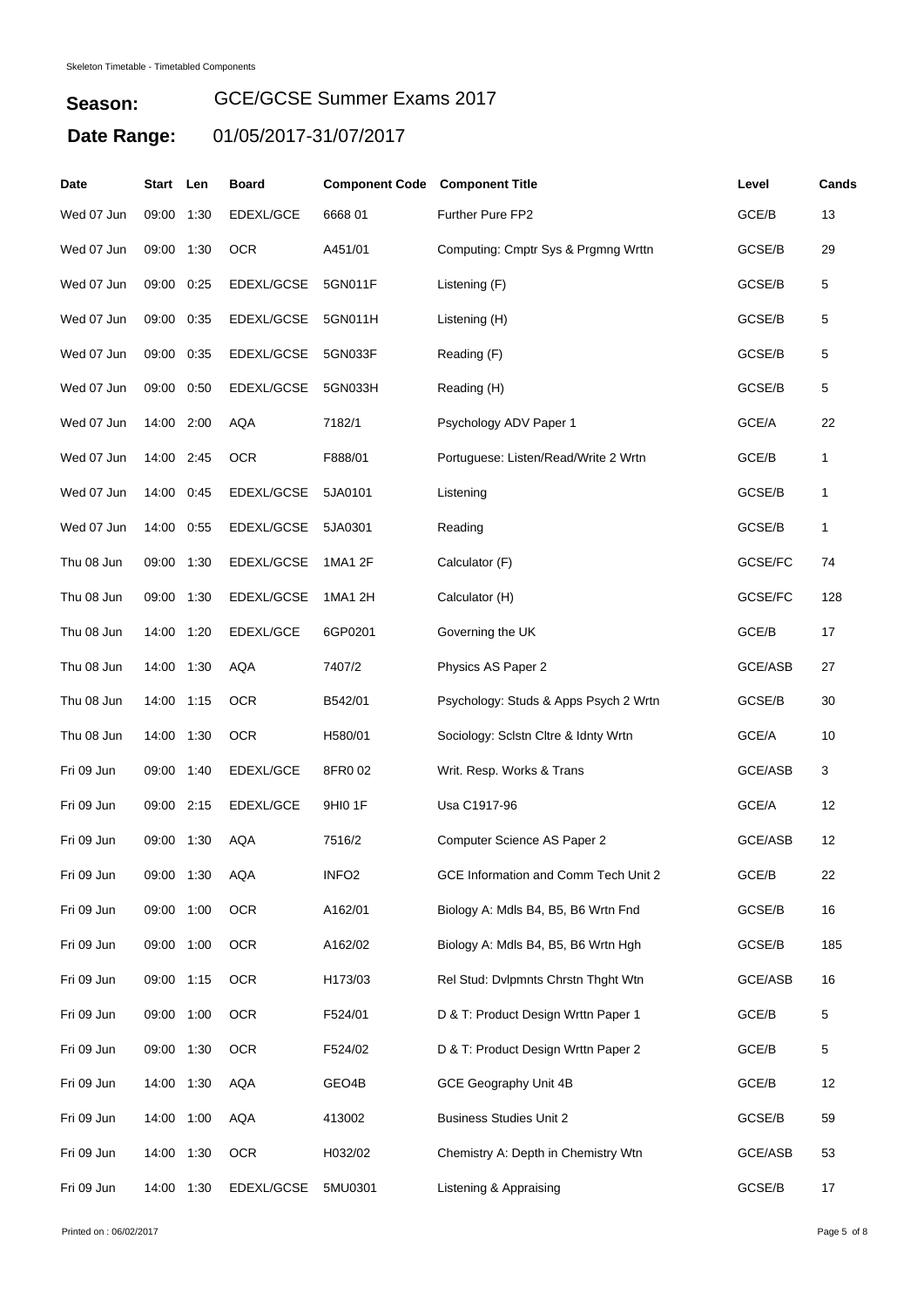| Date       | Start      | Len  | <b>Board</b>      | <b>Component Code</b> | <b>Component Title</b>                | Level   | Cands          |
|------------|------------|------|-------------------|-----------------------|---------------------------------------|---------|----------------|
| Fri 09 Jun | 14:00      | 1:00 | <b>OCR</b>        | A803/01               | Dutch: Reading Written                | GCSE/B  | 1              |
| Fri 09 Jun | 14:00      | 1:00 | <b>OCR</b>        | A833/01               | Portuguese: Reading Written           | GCSE/B  | 4              |
| Mon 12 Jun | 09:00      | 2:00 | EDEXL/GCSE        | 1EN0 02               | Non-Fic. & Trans. Writing             | GCSE/FC | 202            |
| Mon 12 Jun | 14:00      | 1:30 | EDEXL/GCE         | 6GP033C               | Processes in the Usa                  | GCE/B   | 5              |
| Mon 12 Jun | 14:00 2:00 |      | AQA               | 7132/1                | Business ADV Paper 1                  | GCE/A   | 10             |
| Mon 12 Jun | 14:00      | 2:00 | EDEXL/GCE         | 9BN0 01               | Nat.Env. & Species Surv.              | GCE/A   | 26             |
| Mon 12 Jun | 14:00      | 0:45 | EDEXL/GCSE        | 5RU0101               | Listening                             | GCSE/B  | 2              |
| Mon 12 Jun | 14:00      | 0:55 | EDEXL/GCSE        | 5RU0301               | Reading                               | GCSE/B  | $\overline{2}$ |
| Tue 13 Jun | 09:00      | 1:30 | <b>EDEXL/GCSE</b> | 1MA1 3F               | Calculator (F)                        | GCSE/FC | 74             |
| Tue 13 Jun | 09:00      | 1:30 | EDEXL/GCSE        | 1MA1 3H               | Calculator (H)                        | GCSE/FC | 128            |
| Tue 13 Jun | 14:00      | 2:00 | EDEXL/GCE         | 9EC0 02               | National & Global Economy             | GCE/A   | 6              |
| Tue 13 Jun | 14:00 1:30 |      | <b>AQA</b>        | LAW03                 | GCE Law Unit 3                        | GCE/B   | $\overline{c}$ |
| Tue 13 Jun | 14:00 2:15 |      | <b>OCR</b>        | H432/01               | Chem A: Prdc Tble Elmnt Phy Chm Wtn   | GCE/A   | 28             |
| Wed 14 Jun | 09:00      | 1:30 | EDEXL/GCE         | 667701                | Mechanics M1                          | GCE/B   | 38             |
| Wed 14 Jun | 09:00      | 1:30 | EDEXL/GCE         | 668001                | Mechanics M4                          | GCE/B   | 1              |
| Wed 14 Jun | 09:00      | 1:00 | <b>OCR</b>        | A172/01               | Chemistry A: Mdls C4, C5, C6 Wrtn Fnd | GCSE/B  | 16             |
| Wed 14 Jun | 09:00      | 1:00 | <b>OCR</b>        | A172/02               | Chemistry A: Mdls C4, C5, C6 Wrtn Hgh | GCSE/B  | 185            |
| Wed 14 Jun | 14:00      | 1:30 | EDEXL/GCE         | 699301                | Responsible Tourism                   | GCE/B   | $\overline{2}$ |
| Wed 14 Jun | 14:00      | 1:15 | EDEXL/GCSE        | 5HA022A               | Germany 1918-39                       | GCSE/B  | 101            |
| Wed 14 Jun | 14:00 2:00 |      | AQA               | 7182/2                | Psychology ADV Paper 2                | GCE/A   | 22             |
| Thu 15 Jun | 09:00 2:15 |      | EDEXL/GCE         | 9ET0 01               | Drama                                 | GCE/A   | 8              |
| Thu 15 Jun | 09:00 1:30 |      | AQA               | 8360/1                | Further Mathematics Paper 1           | GCSE/FC | 29             |
| Thu 15 Jun | 09:00 2:00 |      | AQA               | 7408/1                | Physics ADV Paper 1                   | GCE/A   | 13             |
| Thu 15 Jun | 09:00 1:00 |      | EDEXL/GCSE        | 5JA0401               | Writing                               | GCSE/B  | 1              |
| Thu 15 Jun | 14:00 2:15 |      | <b>OCR</b>        | H580/02               | Sociology: Rsrch Undstd Scl Inqlt Wtn | GCE/A   | 10             |
| Thu 15 Jun | 14:00      | 0:50 | AQA               | 46851                 | Polish Unit 1                         | GCSE/B  | 3              |
| Fri 16 Jun | 09:00 1:30 |      | EDEXL/GCE         | 9HI0 2F               | India & South Africa                  | GCE/A   | 12             |
| Fri 16 Jun | 09:00 2:30 |      | AQA               | 7517/1E               | Computer Science ADV Paper 1E VB.Net  | GCE/A   | 4              |
| Fri 16 Jun | 09:00 2:00 |      | AQA               | INFO <sub>3</sub>     | GCE Information and Comm Tech Unit 3  | GCE/B   | $\overline{c}$ |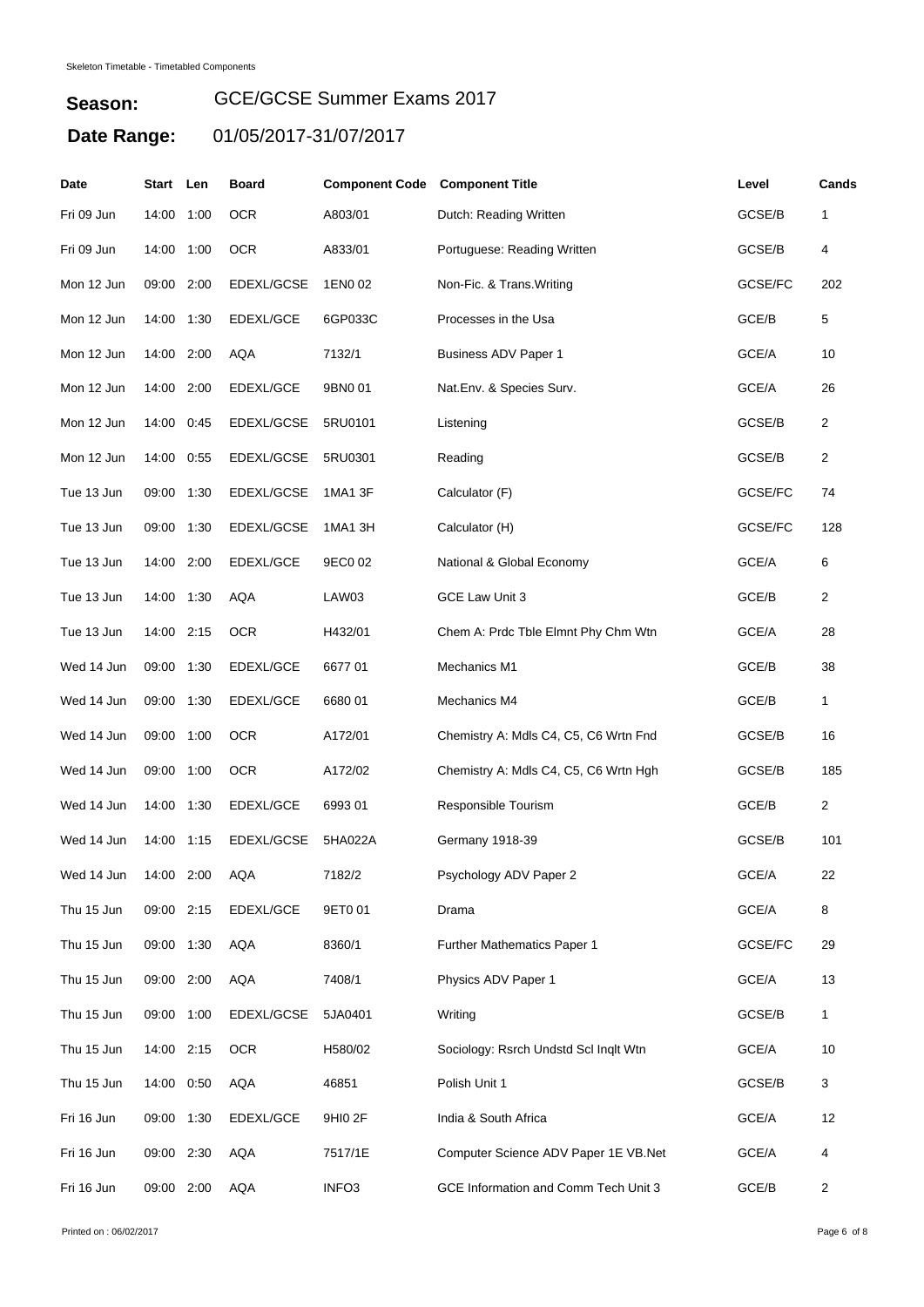| Date       | Start Len  |      | <b>Board</b> | <b>Component Code Component Title</b> |                                      | Level   | Cands |
|------------|------------|------|--------------|---------------------------------------|--------------------------------------|---------|-------|
| Fri 16 Jun | 09:00      | 1:00 | <b>OCR</b>   | A182/01                               | Physics A: Mdls P4, P5, P6 Wrtn Fnd  | GCSE/B  | 16    |
| Fri 16 Jun | 09:00      | 1:00 | <b>OCR</b>   | A182/02                               | Physics A: Mdls P4, P5, P6 Wrtn Hgh  | GCSE/B  | 185   |
| Fri 16 Jun | 09:00 2:30 |      | EDEXL/GCE    | 6GN0401                               | Written Resp. & Research             | GCE/B   | 1     |
| Fri 16 Jun | 14:00      | 1:30 | EDEXL/GCE    | 6678 01                               | Mechanics M2                         | GCE/B   | 15    |
| Fri 16 Jun | 14:00 1:30 |      | EDEXL/GCE    | 668901                                | <b>Decision Mathematics D1</b>       | GCE/B   | 46    |
| Fri 16 Jun | 14:00 2:00 |      | AQA          | LAW04                                 | GCE Law Unit 4                       | GCE/B   | 2     |
| Fri 16 Jun | 14:00      | 1:00 | <b>OCR</b>   | B543/01                               | Psychology: Rsrch in Psychology Wrtn | GCSE/B  | 30    |
| Fri 16 Jun | 14:00      | 0:25 | EDEXL/GCSE   | 5IN011F                               | Listening (F)                        | GCSE/B  | 1     |
| Fri 16 Jun | 14:00      | 0:35 | EDEXL/GCSE   | 5IN011H                               | Listening (H)                        | GCSE/B  | 1     |
| Fri 16 Jun | 14:00      | 0:35 | EDEXL/GCSE   | 5IN033F                               | Reading (F)                          | GCSE/B  | 1     |
| Fri 16 Jun | 14:00      | 0:50 | EDEXL/GCSE   | 5IN033H                               | Reading (H)                          | GCSE/B  | 1     |
| Mon 19 Jun | 09:00      | 2:30 | EDEXL/GCE    | 6FR0401                               | Written Resp. & Research             | GCE/B   | 4     |
| Mon 19 Jun | 09:00 2:00 |      | <b>AQA</b>   | 7132/2                                | <b>Business ADV Paper 2</b>          | GCE/A   | 10    |
| Mon 19 Jun | 09:00 2:00 |      | <b>AQA</b>   | 8360/2                                | Further Mathematics Paper 2          | GCSE/FC | 29    |
| Mon 19 Jun | 09:00      | 1:00 | <b>OCR</b>   | A163/01                               | Biology A: Biol A Mdl B7 Wrtn Fnd    | GCSE/B  | 1     |
| Mon 19 Jun | 09:00      | 1:00 | <b>OCR</b>   | A163/02                               | Biology A: Biol A Mdl B7 Wrtn Hgh    | GCSE/B  | 29    |
| Mon 19 Jun | 09:00 2:15 |      | <b>OCR</b>   | H432/02                               | Chem A: Synths & Anlytcl Tchngs Wtn  | GCE/A   | 28    |
| Mon 19 Jun | 14:00      | 2:00 | EDEXL/GCE    | 9EC0 03                               | Micro & Macro Economics              | GCE/A   | 6     |
| Mon 19 Jun | 14:00      | 1:30 | <b>AQA</b>   | RST3B                                 | <b>GCE Religious Studies Unit 3B</b> | GCE/B   | 11    |
| Mon 19 Jun | 14:00 0:45 |      | EDEXL/GCSE   | 5AR0101                               | Listening                            | GCSE/B  | 8     |
| Mon 19 Jun | 14:00 0:55 |      | EDEXL/GCSE   | 5AR0301                               | Reading                              | GCSE/B  | 8     |
| Tue 20 Jun | 09:00 1:30 |      | EDEXL/GCE    | 6GP044C                               | Governing the Usa                    | GCE/B   | 5     |
| Tue 20 Jun | 09:00 1:15 |      | EDEXL/GCSE   | 5HA033B                               | British Society C1931-51             | GCSE/B  | 101   |
| Tue 20 Jun | 09:00 2:00 |      | EDEXL/GCE    | 9BN002                                | Energy, Exercise & CO-Ord.           | GCE/A   | 26    |
| Tue 20 Jun | 09:00 1:00 |      | <b>AQA</b>   | 46852                                 | Polish Unit 2                        | GCSE/B  | 3     |
| Tue 20 Jun | 09:00 1:00 |      | <b>AQA</b>   | 46854                                 | Polish Unit 4                        | GCSE/B  | 3     |
| Tue 20 Jun | 14:00      | 1:30 | EDEXL/GCE    | 668101                                | Mechanics M5                         | GCE/B   | 1     |
| Tue 20 Jun | 14:00 1:30 |      | EDEXL/GCE    | 666501                                | Core Mathematics C3                  | GCE/B   | 46    |
| Tue 20 Jun | 14:00 2:00 |      | <b>OCR</b>   | 6993/01                               | Maths: Additional Maths Paper 1      | FSMQ/A  | 27    |